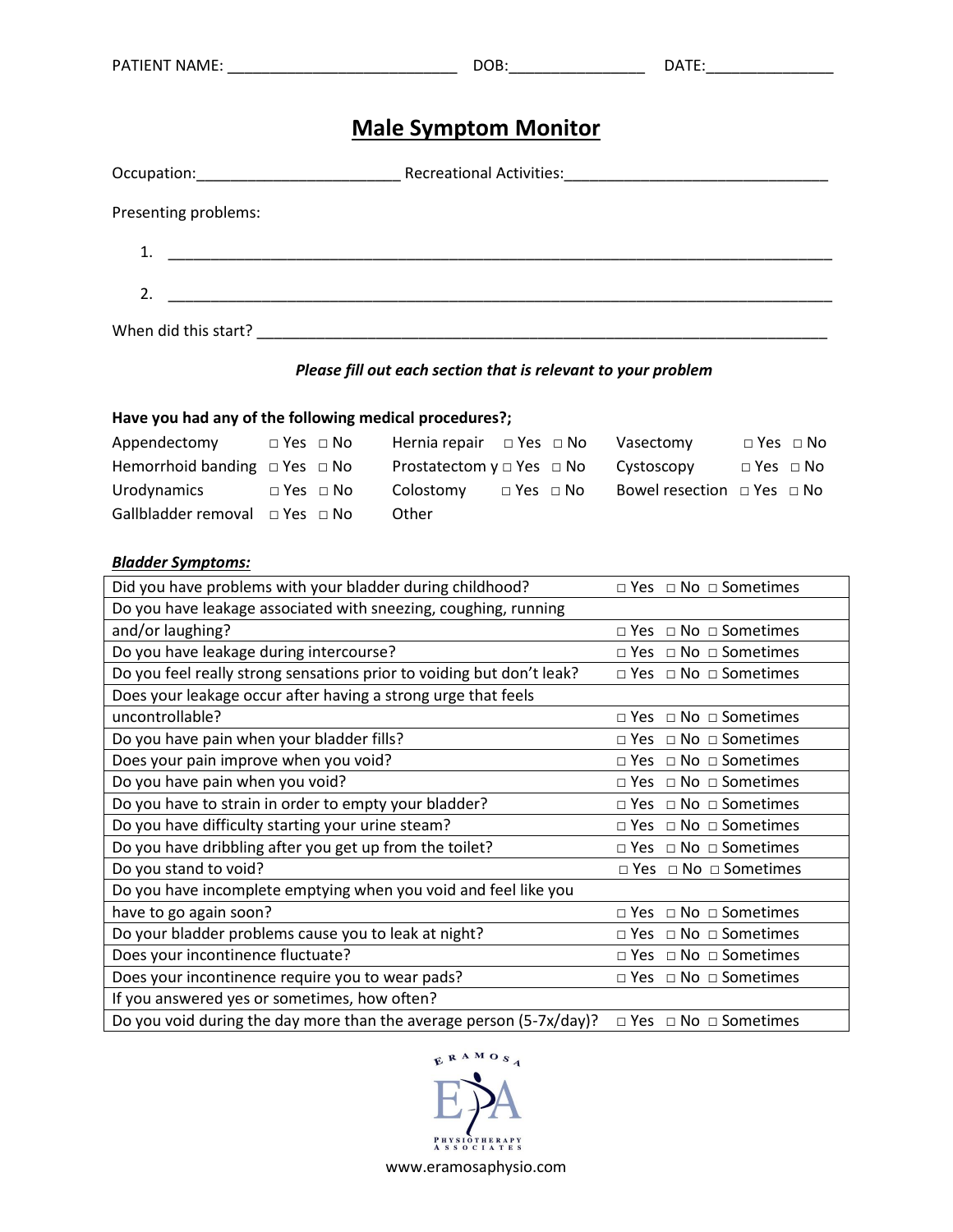| PATIENT NAME:                                     | DOB:<br>DATE:                         |
|---------------------------------------------------|---------------------------------------|
|                                                   |                                       |
| If you answered yes or sometimes, how often?      |                                       |
| Do you need to get up at night to void?           | $\Box$ Yes $\Box$ No $\Box$ Sometimes |
| If you answered yes or sometimes, how many times? |                                       |
|                                                   |                                       |
| <b>Fluid intake in 24 hours:</b>                  |                                       |
| cups of water/day<br>#<br>#                       | cups of coffee/day                    |
| cups of tea/day<br>#<br>#                         | cups of other fluids/day              |
| Do you have any food allergies or sensitivities?  |                                       |

\_\_\_\_\_\_\_\_\_\_\_\_\_\_\_\_\_\_\_\_\_\_\_\_\_\_\_\_\_\_\_\_\_\_\_\_\_\_\_\_\_\_\_\_\_\_\_\_\_\_\_\_\_\_\_\_\_\_\_\_\_\_\_\_\_\_\_\_\_\_\_\_\_\_\_\_\_\_\_\_\_\_\_\_\_ \_\_\_\_\_\_\_\_\_\_\_\_\_\_\_\_\_\_\_\_\_\_\_\_\_\_\_\_\_\_\_\_\_\_\_\_\_\_\_\_\_\_\_\_\_\_\_\_\_\_\_\_\_\_\_\_\_\_\_\_\_\_\_\_\_\_\_\_\_\_\_\_\_\_\_\_\_\_\_\_\_\_\_\_\_

#### *Digestion & Bowel Function:*

| What is the frequency of your bowel movements?               |           |                                                |                                          |                  |
|--------------------------------------------------------------|-----------|------------------------------------------------|------------------------------------------|------------------|
| Do you feel the urge to move your bowels?                    |           |                                                | $\Box$ Never $\Box$ Seldom $\Box$ Always |                  |
| Do you have constipation?                                    |           |                                                | $\Box$ Never $\Box$ Seldom $\Box$ Always |                  |
| Do you strain to have a bowel movement?                      |           |                                                | $\Box$ Never $\Box$ Seldom $\Box$ Always |                  |
| Do you have loose stools/diarrhea?                           |           |                                                | $\Box$ Never $\Box$ Seldom $\Box$ Always |                  |
| Do you have bowel urgency that is difficult to control?      |           |                                                | $\Box$ Never $\Box$ Seldom $\Box$ Always |                  |
| Do you lose control of your bowels?                          |           |                                                | $\Box$ Never $\Box$ Seldom $\Box$ Always |                  |
| Do you have incomplete emptying?                             |           |                                                | $\Box$ Never $\Box$ Seldom $\Box$ Always |                  |
| Do you have pain with a bowel movement?                      |           |                                                | $\Box$ Never $\Box$ Seldom $\Box$ Always |                  |
| Do you have pain after a bowel movement?                     |           |                                                | $\Box$ Never $\Box$ Seldom $\Box$ Always |                  |
| Does it take longer than 5 minutes to have a bowel movement? |           | $\Box$ Never $\Box$ Seldom $\Box$ Always       |                                          |                  |
| Do you have bloating? (Increased pressure in abdomen)        |           |                                                | $\Box$ Never $\Box$ Seldom $\Box$ Always |                  |
| Do you experience a physical change in abdominal girth when  |           |                                                |                                          |                  |
| your bowels are full (distension)?                           |           |                                                | $\Box$ Never $\Box$ Seldom $\Box$ Always |                  |
| In your opinion, is your fibre intake                        |           | $\Box$ too low $\Box$ adequate $\Box$ too high |                                          |                  |
| Do you regularly use<br>П                                    | laxatives | $\Box$ stool softeners $\Box$ natural products |                                          | $\square$ enemas |

## **Have you ever been diagnosed with/think you have:**

| Irritable bowel syndrome | When? | Who? |
|--------------------------|-------|------|
| Ulcerative colitis       | When? | Who? |
| Crohn's Disease          | When? | Who? |
| Celiac Disease           | When? | Who? |

## *Sexual history;*

| Last PSA score:                           | When? | Last digital rectal exam? |
|-------------------------------------------|-------|---------------------------|
| Does your prostate get painful/irritated? |       | o Yes o No                |

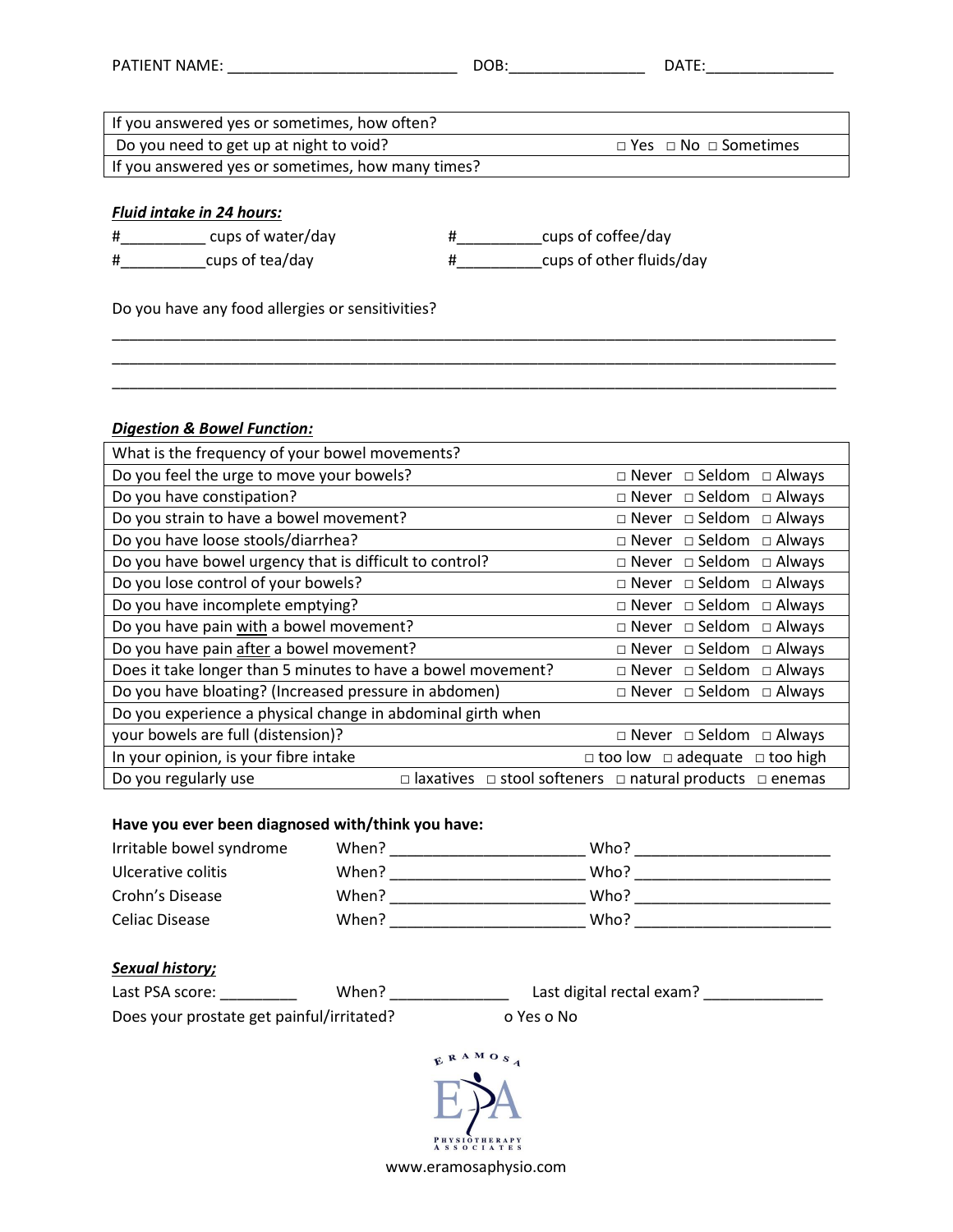| <b>PATIENT NAME:</b>                               | DOB:       | DATE: |
|----------------------------------------------------|------------|-------|
|                                                    |            |       |
| Has your prostate fluid been expressed and tested? | o Yes o No |       |
| Do you have painful erections?                     | o Yes o No |       |
| Can you achieve a satisfactory erection?           | o Yes o No |       |
| Do you have premature ejaculation?                 | o Yes o No |       |
| Do you have pain during intercourse?               | o Yes o No | When? |

#### *Medical History:*

| Urinary tract infections                             | $\Box$ Yes $\Box$ No |       | How often?                                      |
|------------------------------------------------------|----------------------|-------|-------------------------------------------------|
| Antibiotics recently?                                | $\Box$ Yes $\Box$ No |       | Last UTI?                                       |
| Probiotics?                                          | $\Box$ Yes $\Box$ No |       | Cranberry supplementation? $\Box$ Yes $\Box$ No |
| Smoker                                               | $\Box$ Yes $\Box$ No |       | packs/day<br>#                                  |
| Chronic cough? $\Box$ Yes $\Box$ No                  |                      |       |                                                 |
| Do you exercise? □ Yes □ No                          |                      | Type: | Frequency:                                      |
| Do you get blood in your urine? $\Box$ Yes $\Box$ No |                      |       |                                                 |
| Allergies (including latex):                         | $\Box$ Yes $\Box$ No |       |                                                 |
| Low back problems                                    | $\Box$ Yes $\Box$ No |       | Chronic? □ Yes □ No                             |
| Mid back problems                                    | $\Box$ Yes $\Box$ No |       | Chronic? □ Yes □ No                             |
| Neck problems                                        | $\Box$ Yes $\Box$ No |       | Chronic? $\Box$ Yes $\Box$ No                   |
| Have you ever been treated for depression?           |                      |       | What treatment?<br>$\Box$ Yes $\Box$ No         |
| Have you ever been treated for anxiety?              |                      |       | Whar treatment?<br>$\Box$ Yes $\Box$ No         |

*On a scale from 1-10, please circle and rate how much this problem bothers you:*

*1 2 3 4 5 6 7 8 9 10*

*On a scale from 1-10, please circle and rate how motivated you are to correct this problem*

*1 2 3 4 5 6 7 8 9 10*

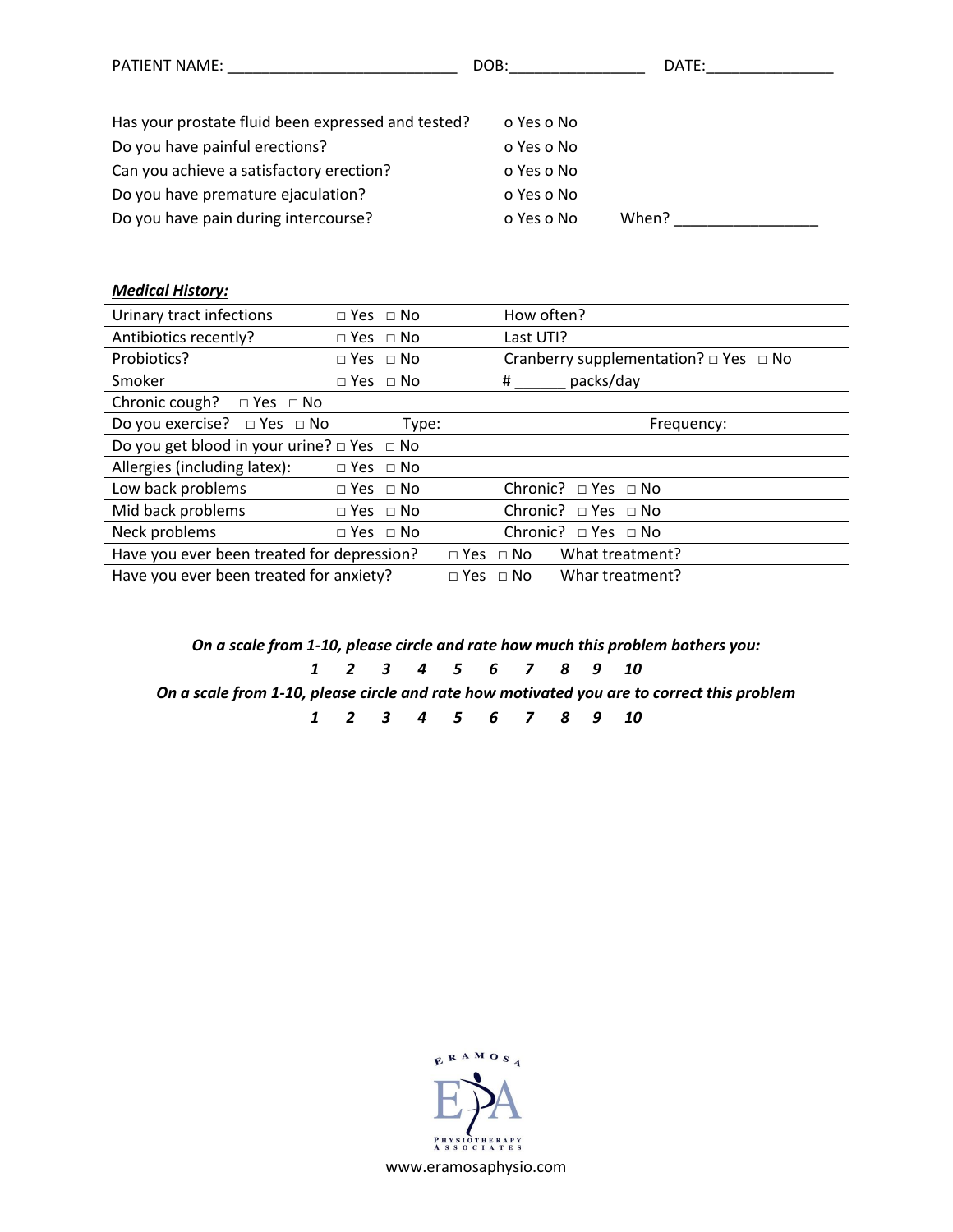## *DASS Questionnaire*

Please read each statement and circle a number, 0, 1, 2, or 3, which indicates how much the statement applied to you over the past week. There are no right or wrong answers. Do not spend too much time on any statement.

S = \_\_\_\_\_ A = \_\_\_\_\_ D = \_\_\_\_\_

0 = It did not apply to me at all

1 = Applied to me to some degree or some of the time

2 = Applied to me a considerable degree, or a good part of the time

3 = Applied to me very much, or most of the time

| I experienced breathing difficulty (e.g. excessively rapid breathing, breathlessness      |  |  |
|-------------------------------------------------------------------------------------------|--|--|
|                                                                                           |  |  |
|                                                                                           |  |  |
|                                                                                           |  |  |
|                                                                                           |  |  |
|                                                                                           |  |  |
| I was worried about situations in which I might panic and make a fool of myself A 0 1 2 3 |  |  |
|                                                                                           |  |  |
|                                                                                           |  |  |
|                                                                                           |  |  |
|                                                                                           |  |  |
| I was intolerant of anything that kept me from getting on with what I was doing S 0 1 2 3 |  |  |
|                                                                                           |  |  |